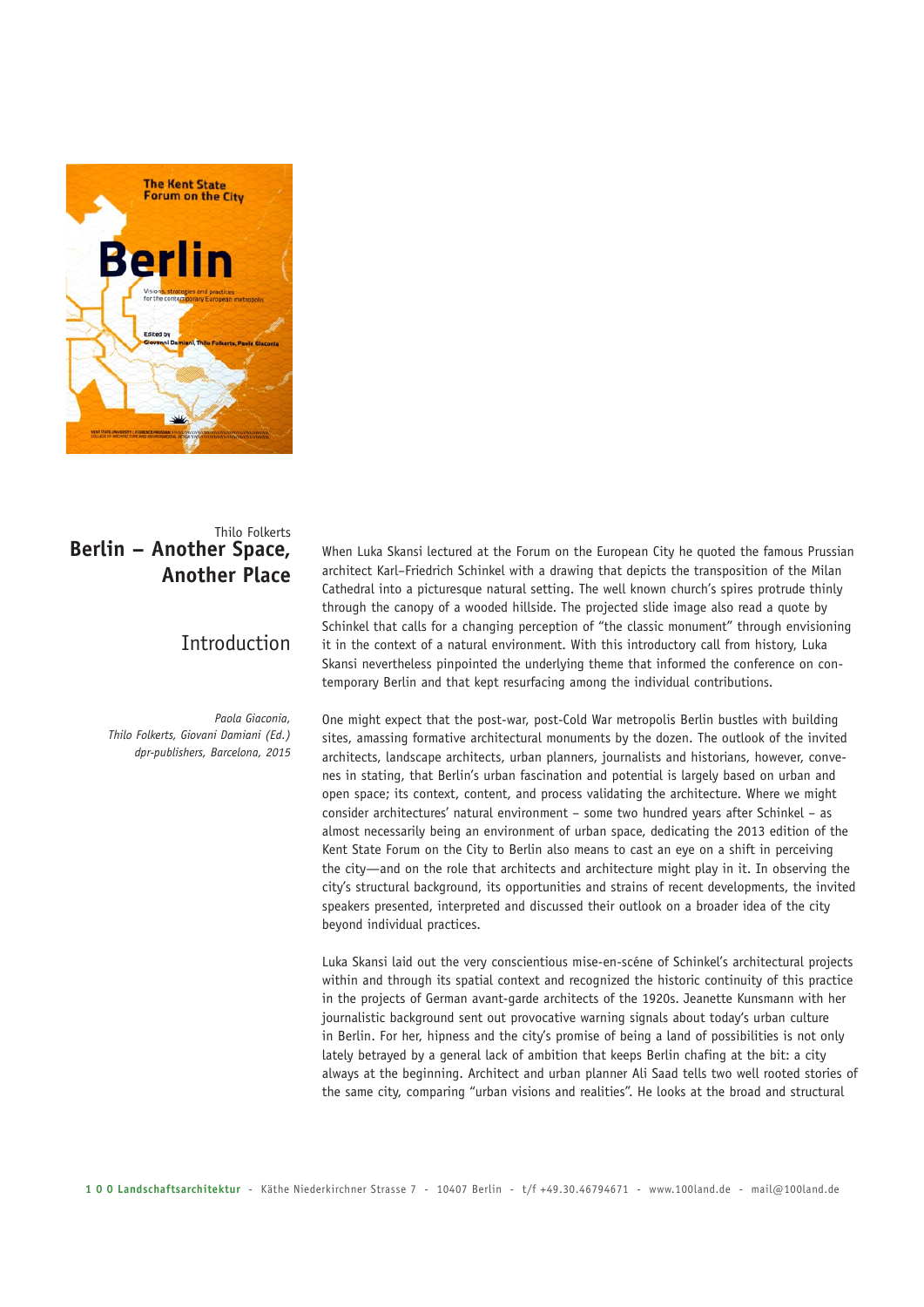

# Thilo Folkerts **Open Spaces Berlin**

*Paola Giaconia, Thilo Folkerts, Giovani Damiani (Ed.) dpr-publishers, Barcelona, 2015*

## **A Point of Departure**

Is Berlin an exemplary city? Why might it be interesting to look at Berlin when studying urbanity? It is long past being a shocking headliner that our world has globally become urban. The *total urbanization* that Henri Levebvre forecast in the 1970s has become real. As of 2010, for the first time in history, more people world wide live in cities than in rural settings<sup>1</sup>. By the middle of this century their share is forecast to reach 80 percent.<sup>2</sup> This immanently creates a plethora of urgent issues, including economics, social justice, infrastructure or sustainability. It also pressingly poses cultural questions about how we want to live in the cities.

Central part of the process of urbanization is the dissolution and reformulation of the dialectic relationship between the city and the landscape, between man and nature. As a city that has characteristically been full of open space, Berlin might be considered a point in case. While very young among the venerable European cities, Berlin's becoming a metropolis happened very fast. It was based on the amalgamation of a great number of different settlements. On top of this, the various historic and political ruptures have added greatly to its fragmented character that features and fosters an intricate engagement of landscape and the city. Nature and landscape *within* the city are an integral part of Berlin's urban structure.

#### **After Containment**

When then wall came down in 1989 it was easy to suspect that—especially West Berliners would flock to enjoy nature and landscape in the surroundings, finally accessible after the years of containment. But the changes in the relationship of the city with the Brandenburg *Umland*, were relatively small. The Berliner has everything right around him; he finds relaxation and leisure venues *within* the city, a kind of urban inner emigration.

This immediate relationship of the city with its open spaces can be traced back quite a while. Even before Berlin had any sizable stature as a city, the now centrally located *Tiergarten* was opened to the public as early as the end of the  $17<sup>th</sup>$  century. With the advent of modernism and its new urbanistic programs, Berlin was one of the foremost experimental terrains in the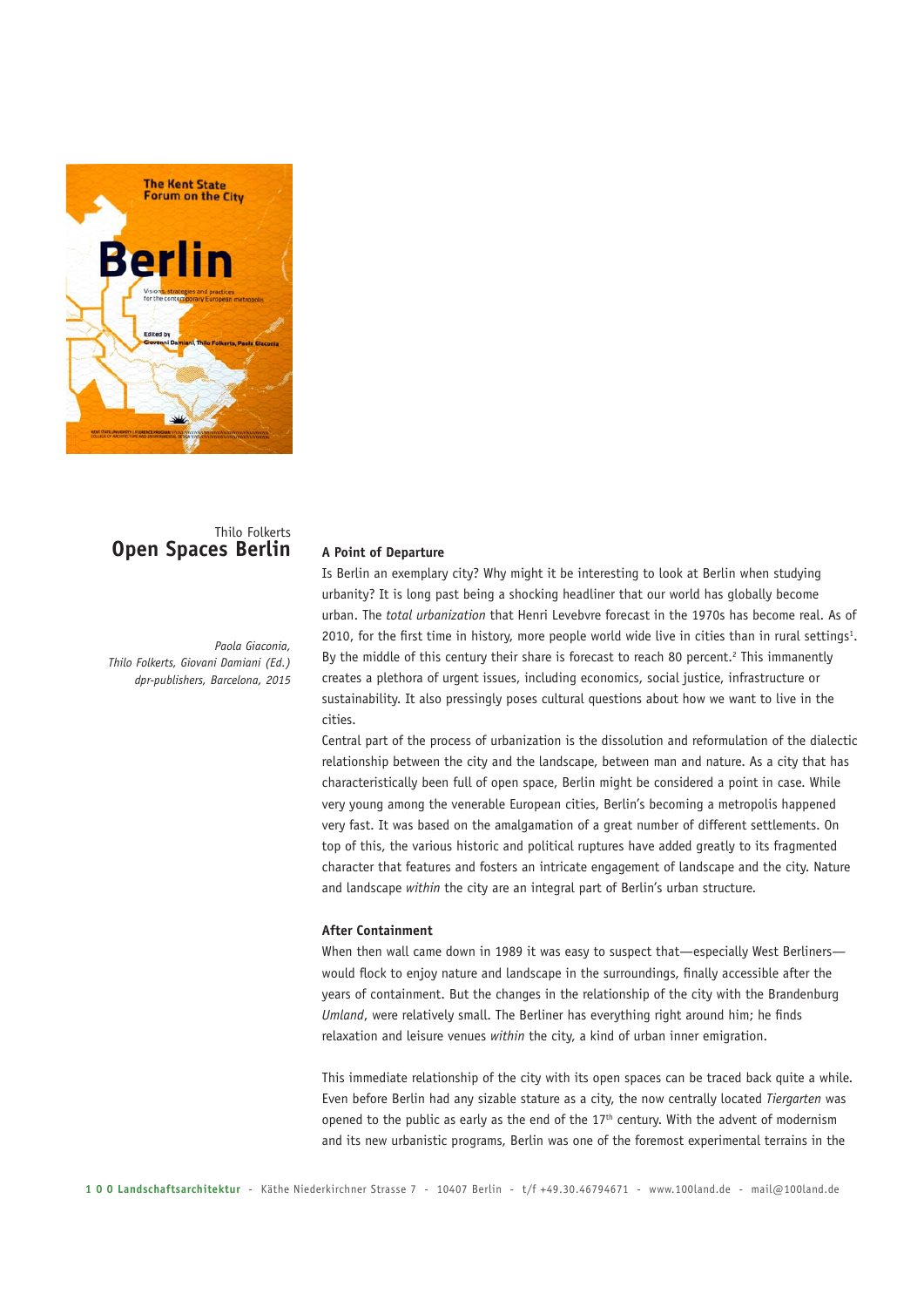ideation of the *Volkspark*, a concept that structurally provided openly accessible green spaces<sup>3</sup> and included a wide scope of programs that included any thinkable urban outdoor activity. As a city building commissioner in the late 1920's, the architect Martin Wagner conceived the *Strandbad Wannsee* as a "Weltstadtbad", a metropolitan public bath, which is still the largest inland lido in Europe, featuring a kilometer long beach and a facility building that spans some 540m.<sup>4</sup> The *Siedlungen*, the residential estates of the *Neues Bauen* movement,<sup>5</sup> at the beginning of the 20<sup>th</sup> century, deal with the question of how the inhabitants relate to nature and landscape – essentially within the building structures. In *Mr. K. and Nature*, one of the *Stories of Mr. Keuner,* written between 1934 and 1956, Bertold Brecht writes: *"Asked about his relationship to nature, Mr. K. said: 'Now and then I would like to see a couple of trees when I step out of the house. (…)'. 'Why, if you want to see trees, do you not simply take a trip into the country?" he was asked. Mr. Keuner replied in astonishment: "I said, I would like to see the when I step out of the house.'"* <sup>6</sup>

## **Urban Agriculture**

The estates' urbanistic design became trail-blazing for the city planning of the entire 20th century. Beyond schematic, open green spaces the landscape architect Leberecht Migge had qualified the modernist urban nature to include gardening as part of the socially ambitious urbanistic programs. Migge, a central figure in the conception of some of the most important of these settlements<sup>7</sup> propagated privately usable gardens as an extension of the living space, self-sustenance and social collaboration.<sup>8</sup> While Berlin has never been short of gardens that have used and reverted fallow lands and interstitial spaces within the city, such ideas have recently found well-publicized reverberation in the iconic *Prinzessinnengärten* project in Berlin-Kreuzberg. This popular social and ecological initiative has since 2009 turned a centrally located brownfield into an urban agriculture, notably under the premise of being an "urban" laboratory<sup>9</sup>—not promising a moment *away* from the city.

# **Discovery of Ruderal Aesthetic**

Paired with the Berliners' penchant for their immediate surrounding, the enclosed city island of West-Berlin with its many post-war gaps, and disconnected, fallow infrastructural sites was a haven for the study of urban habitats. Not surprising, that West-Berlin was one of the early hubs of the new science of urban ecology towards the end of the 1970s. The agile activities of interest groups for nature protection, substantiated by scientific data and the synchronous informal annexation of numerous brownfield sites by residents brought a strong focus on the ecological, social, cultural and not least economic functionalization of these sites as part of Berlin's urban fabric.<sup>10</sup> Where in 2000, after twenty years of negotiation, the eighteen hectares of the *Natur Park Südgelände*11 could be officially opened as a hybrid of a park, yet landscape and nature protection zone, fitted with striking metal path constructions and artworks, many other parks followed closely in its footsteps. The ruderal aesthetic and functionality of the reclaimed post-industrial and post-infrastructural nature has since become integral part of the Berlin green space policy. The more important ones are the seventy hectare *Landscape Park Adlershof* (2003) on a pioneering airfield of the 1910s, or the *Park am Nordbahnhof* (2009) on part of the former wall zone. Two years after Tempelhof airport was closed, the *Tempelhofer Freiheit* on Berlin's former joined the club in 2010—essentially by simply opening the fences to the former airfield. The some three-hundred hectares (larger than Tiergarten (210ha) and almost as large as New York's Central Park that covers 340ha) are now fiercely fought over for urban qualification and development (largely based on the given ruderal aesthetic of the site) versus the dogmatic 100% conservation of the post-infrastructural status-quo.<sup>12</sup>

## **Negotiating Urban Ecologies**

The latest opening of a large official open space was *Park am Gleisdreieck* (2011/2013).13 Centrally located, directly next to Potsdamer Platz, on twenty-six hectares of a former